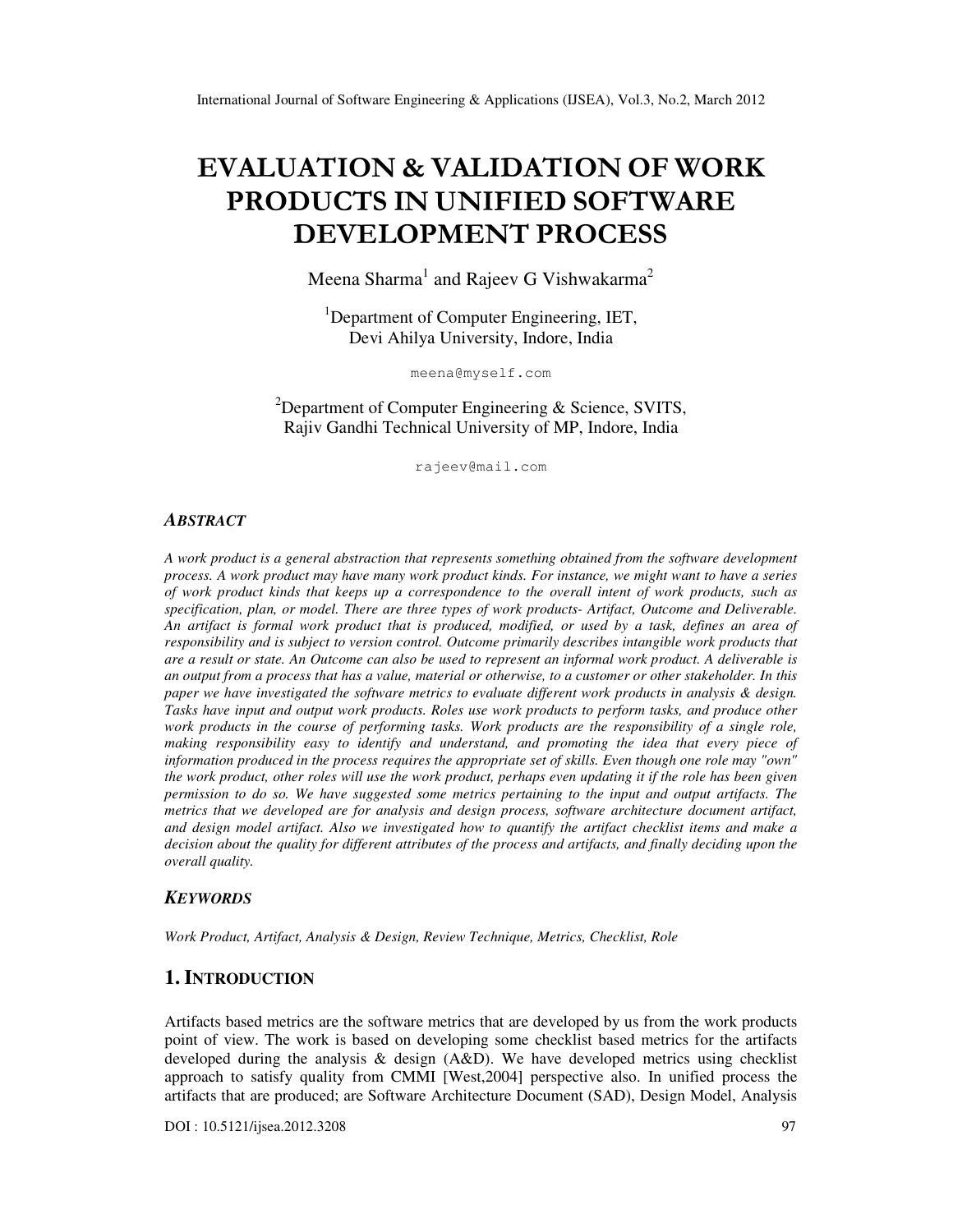Model, Deployment Model and the Data model. In the following section we emphasize on the checklists based metrics for some of these artifacts [Chrissis,2006] [Ahern,2005]. We have developed metrics for A&D Process, Artifact Software Architecture Docu

ment, Artifact Design Model, Artifact Deployment Model and Artifact Data Model [Sharma,2009]. Looking in to the space limitation we are describing process metrics for A&D and artifact metrics for Software Architecture Document and Design Model. FI/PI/NI/NA is the abbreviation as described below. We have taken the idea of FI/PI/NI/NA from Capability Maturity Model Integration (CMMI) Artifacts are evaluated on the basis of FI/PI/NI/NA. This is shown in Table 1.

Table 1. Explanation of evaluation by the auditor

| FI | Fully Implemented in compliance with the documentation                        |  |  |
|----|-------------------------------------------------------------------------------|--|--|
|    | Partially Implemented in compliance with the documentation. One or more       |  |  |
| PI | noncompliance's noted.                                                        |  |  |
|    | Not Implemented, not even partly in compliance with the documentation. One or |  |  |
| NI | more noncompliances noted.                                                    |  |  |
| NA | Not Applicable for this project. Approved waivers exist.                      |  |  |

# **2. INSPECTIONS, REVIEWS & WALKTHROUGHS**

The IEEE standard Glossary defines these three kinds of review and evaluation efforts as:

## **2.1. Review**

A formal meeting at which an work product, or set of work products are presented to the user, customer, or other interested party for comments and approval.

## **2.2. Inspection**

A formal evaluation method in which work products are examined in full legth by a team member or group other than the author to identify and discover errors, violations of development standards, and other problems.

## **2.3. Walkthrough**

A review procedure in which a developer leads one or more members of the software development team during a segment of a work product that she has documented while the other members ask questions and make comments about technique, style, possible errors, violation of development standards, and other problems. In the most common and usual form of term, a walkthrough is step by step simulation of the execution of a procedure, as when walking through code line by line, with an imagined set of inputs. The term has been extended to the review of material that is not procedural, such as data descriptions, reference manuals, specifications, etc. The rules governing a walkthrough are:

- Provide adequate time
- Use multiple sessions when necessary
- Prepare a set of test cases
- Provide a copy of the program being tested to each team member
- Provide other support materials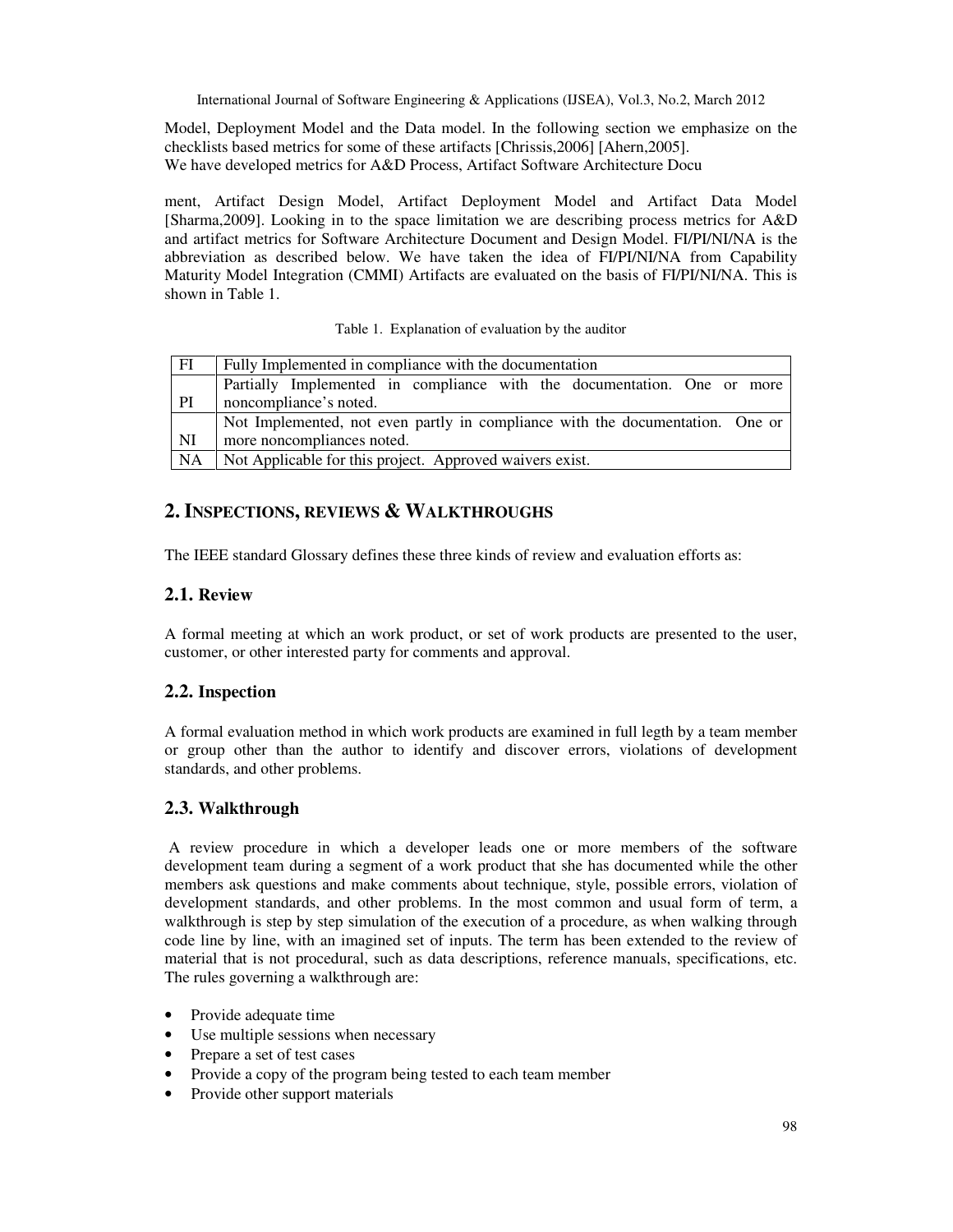Both Walkthrough and Inspection require preparation and study by the team members, and scheduling and coordination by the team moderator. Inspection involves a step-by-step reading of the product, with each step checked against a predetermined list of criteria. These criteria include checks for historically common errors. The participants in Walkthroughs may include Walkthrough leader, Recorder, Author or Team member. The participants in Inspections may include Inspection leader, Recorder, Reader, Author or Inspector.

Walkthroughs vary from inspections in that the software engineer does not narrate a reading of the product by the team, but provides test data and leads the team for a manual simulation of the system. The test data is walked through the system, with intermediate results kept on a blackboard or paper. The test data should be kept simple given the constraints of human simulation. The purpose of the walkthrough is to encourage discussion, not just to complete the system simulation on the test data. The walkthrough and inspection procedures should be performed on the code produced during the construction stage. Each module should be analyzed separately and as integrated parts of the finished software. Design reviews and audits are commonly performed as stages in software development as follows: System Requirements Review, System Design Review, Preliminary Design Review, Final Design Review, and Final Review.

The suggested metrics can be executed making use of all the modes of evaluation and roles involved. So we can say that Inspections, Reviews, and Walkthroughs can be performed by the roles specified, making use of the proposed metrics. As a result we have better quality artifacts leading to good quality software and high rate of customer satisfaction. This means win-win situation for all the stakeholders. The main roles involved are Moderator, Recorder, Reviewer, Reader, and Producer.

## **3. ROLES INVOLVED IN EVALUATION**

In a *review,* a work product is examined for defects by individuals other than the person who produced it. A work product is any important deliverable created during the requirements, design, coding, or testing phase of software development.

Research shows that reviews are one of the best ways to ensure quality requirements, giving you as high as a 10 to 1 return on investment. Reviews help you to discover defects and to ensure product compliance to specifications, standards or regulations. Software *Inspections* are a disciplined engineering practice for detecting and correcting defects in software artifacts, and preventing their leakage into field operations.

Inspections, reviews and walkthroughs are a reasoning activity performed by practitioners playing the defined roles of *Moderator, Recorder, Reviewer, Reader, and Producer.*

#### **3.1. Moderator**

Moderator is responsible for ensuring that the inspection procedures are performed through out the entire inspection process. This is the leader of the inspection. The moderator plans the inspection and coordinates it. The responsibilities include

- Verifying the work products readiness for inspection
- Verifying that the entry criteria is met
- Assembling an effective inspection team
- Keeping the inspection meeting on track
- Verifying that the exiting criteria is met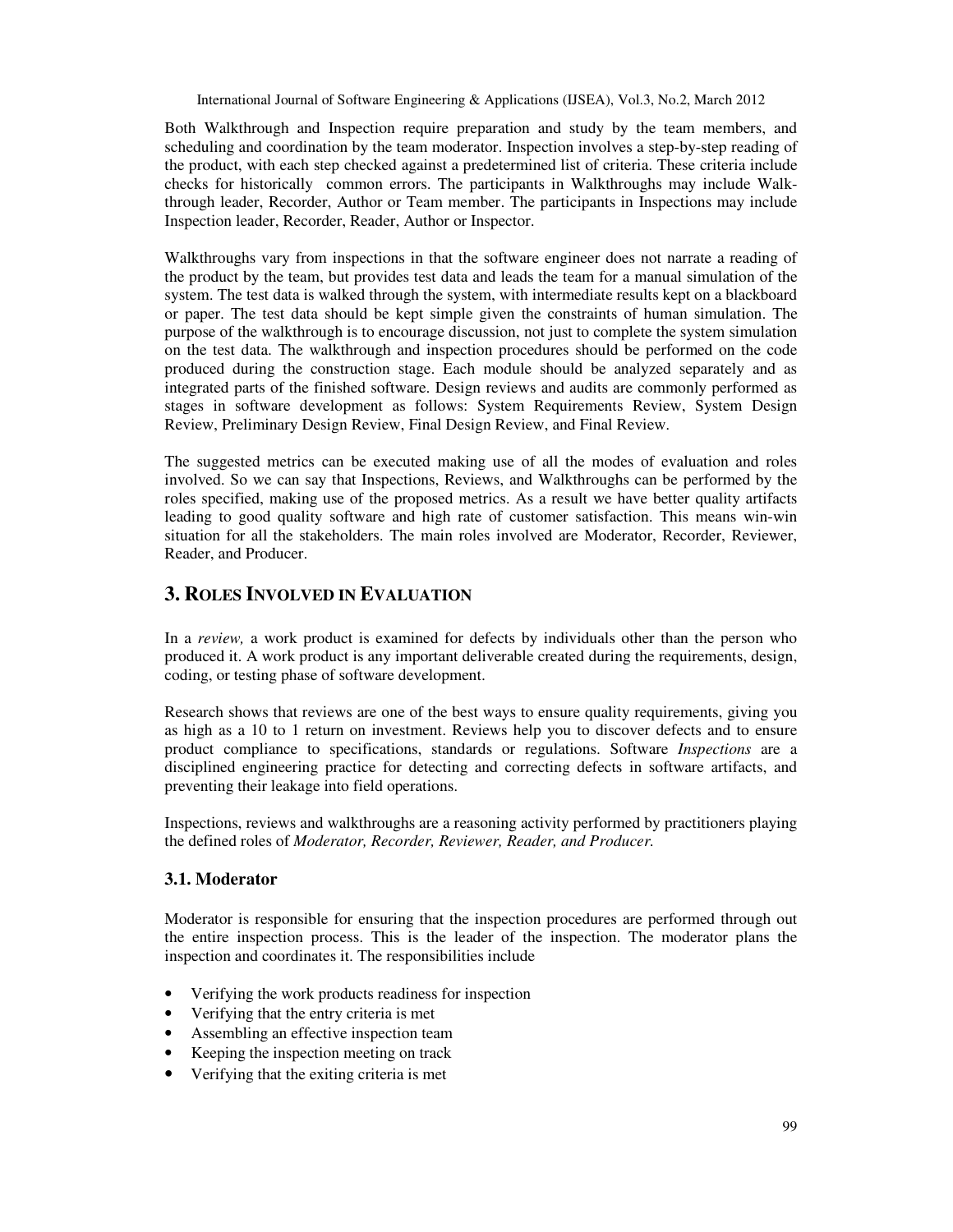## **3.2. Recorder**

 The Recorder will document all defects that arise from the inspection meeting. This documentation will include where the defects was found. Additionally, every defect is assigned a defect category and type. This role is also known as 'Scribe'.

## **3.3 Reviewer**

All of the Inspection Team individuals are also considered to play the Reviewer role, independent of other roles assigned. The Inspector role is responsible for analyzing and detecting defects within the work product. This role is also known as 'Inspector'.

## **3.4. Reader**

The reader is responsible for leading the Inspection Team through the inspection meeting by reading aloud small logical units, paraphrasing where appropriate. She is the the person reading through the documents, one item at a time. The other inspectors then point out defects.

## **3.5. Producer**

She is the person who originally constructed the work product. The individual that assumes the role of Producer will be ultimately responsible for updating the work product after the inspection. This role is also known as 'Author'. She is the person who created the work product being inspected. In an evaluation mode, the producer describes the product and asks for comments from the participants. These gatherings generally serve to inform participants about the product rather than correct it.

# **4. WORK PRODUCT AND CHARACTERISTICS**

The work products are documents, models, or model elements. The models are collections of like things (the model elements) so the recommended metrics are listed here with the models to which they apply: it is usually obvious if a metric applies to the model as a whole, or an element. Explanatory text is provided where this is not clear.

## **4.1. Work Product Characteristics**

In general, the characteristics we are interested in measuring are the following:

- Size a measure of the number of things in a model, the length of something, the extent or mass of something
- Quality
- Defects indications that a work product does not perform as specified or is not compliant with its specification, or has other undesirable characteristics
- Complexity a measure of the intricacy of a structure or algorithm: the greater the complexity, the more difficult a structure is to understand and modify, and there is evidence that complex structures are more likely to fail
- Coupling a measure of the how extensively elements of a system are interconnected
- Cohesion a measure of how well an element or component meets the requirement of having a single, well-defined, purpose
- Primitiveness the degree to which operations or methods of a class can be composed from others offered by the class
- Completeness a measure of the extent to which a work product meets all requirements (stated and implied-the Project Manager should strive to make explicit as much as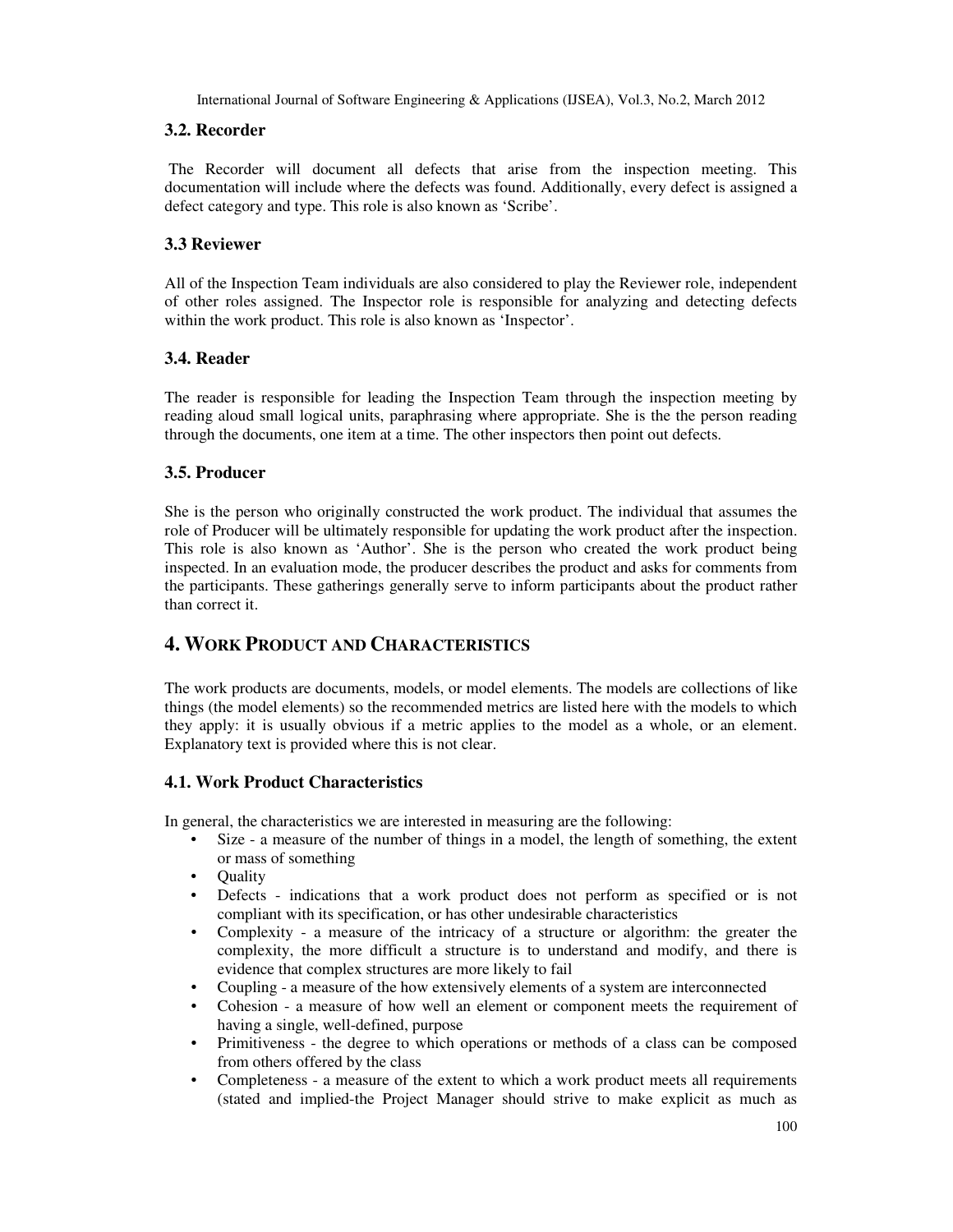possible, to limit the risk of unfulfilled expectations). We have not chosen here to distinguish between sufficient and complete.

- Traceability an indication that the requirements at one level are being satisfied by work products at a lower level, and, looking the other way, that a work product at any level has a reason to exist
- Volatility the degree of change or inconclusiveness in a work product because of defects or changing requirements
- Effort a measure of the work (staff-time units) that is required to produce a work product

Not all of these characteristics apply to all work products: the relevant ones are elaborated with the particular work product in the following tables. Where several metrics are listed against a characteristic, all are potentially of interest, because they give a complete description of the characteristic from several viewpoints. For example, when considering the traceability of Use Cases, ultimately all have to be traceable to a (tested) implementation model: in the interim, it will still be of interest to the Project Manager to know how many Use Cases can be traced to the Analysis Model, as a measure of progress.

## **4.2. Artifacts**

Artifacts are tangible well-defined work products consumed, produced, or modified by tasks. Artifacts may be composed of other artifacts. For example, a model artifact can be composed of model elements, which are also artifacts. They may serve as a basis for defining Reusable Assets. Roles use artifacts to perform tasks and produce artifacts in the course of performing tasks.

Artifacts are the responsibility of a single role, making responsibility easy to identify and understand, and promoting the idea that every piece of information produced in the method requires the appropriate set of skills. Even though one role might "own" a specific type of artifact, other roles can still use the artifacts, and perhaps even update them if the role has been given permission to do so.

Artifacts are generally *not* documents. Many methods have an excessive focus on documents, and in particular on *paper documentation*. The most efficient and pragmatic approach to managing project artifacts is to maintain them *within* the appropriate tool used to create and manage them. When necessary, one may generate documents (snapshots) from these tools, on a just-in-time basis.

Examples artifacts:

- A use case specification stored in Microsoft® Word®
- A design model stored in Rational Software Architect.
- A project plan stored in Microsoft® Project®.
- A defect stored in Rational ClearQuest.
- A project requirements database in Rational RequisitePro.

Note also that formats such as on whiteboards or flip charts can be used to capture pictorial information such as UML diagrams, tabular information such as short lists of status information or even textual information such as short vision statements. These formats work well for smaller, collocated teams where all team members have ready access to these resources.

However, there are still artifacts which either have to be or are best suited to being plain text documents, as in the case of external input to the project, or in some cases where it is simply the best means of presenting descriptive information. Where possible, teams should consider using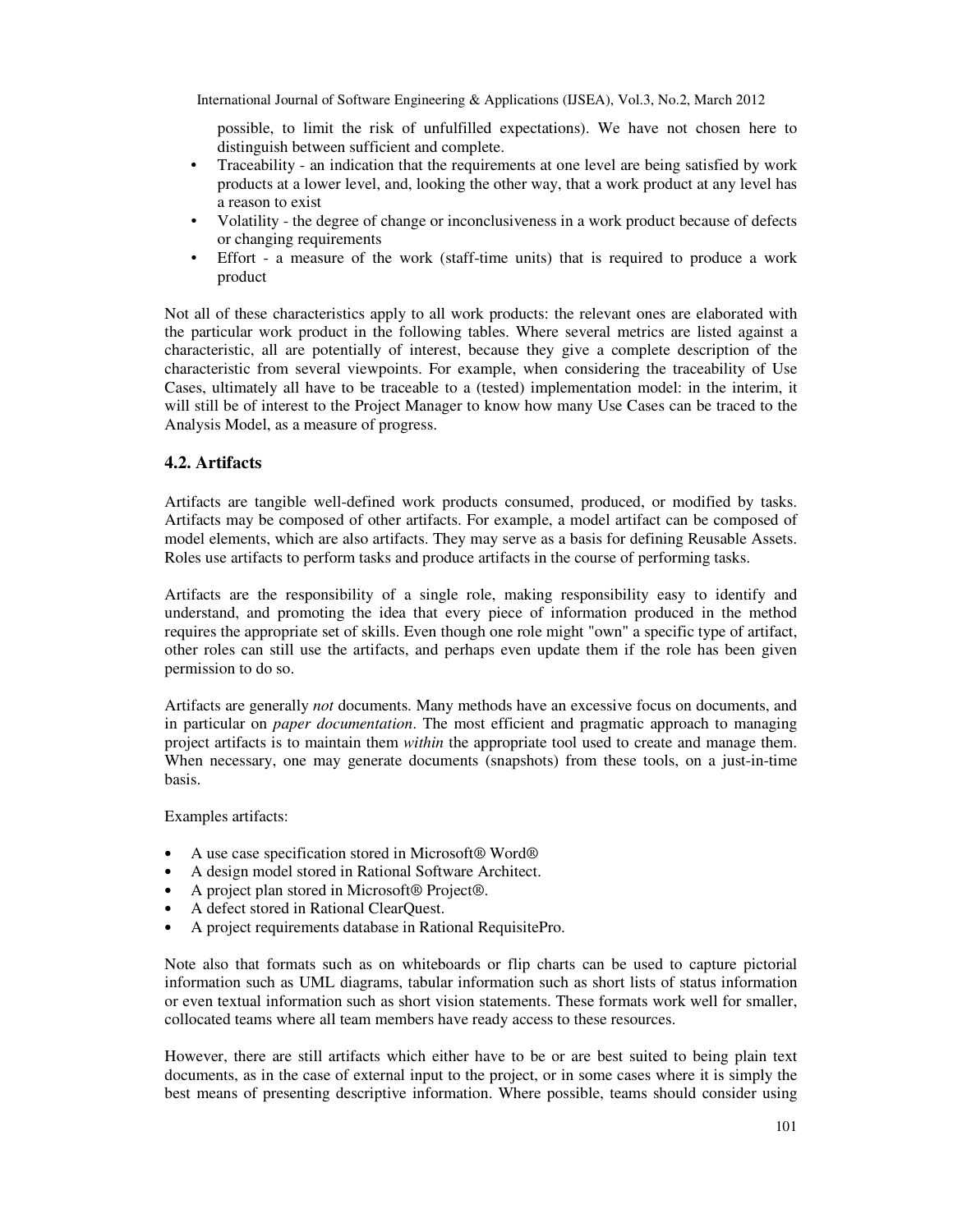collaborative Work Group tools, such as WikiWiki webs or Groove to capture textual documentation electronically, thus simplifying ongoing content and version management. This is especially of importance where historic records must be maintained for purposes such as fulfilling audit requirements. For any nontrivial development effort, especially where large development teams are involved, work products are most likely to be subject to version control and configuration management. This is sometimes only achieved by versioning the container work product, when it is not possible to do it for the elementary, contained work products. For example, in software development, you may control the versions of a whole design model, or design package, and not the individual classes they contain.

## **5. UNIFIED PROCESS AND PROCESS CHECKLIST**

The unified process expresses the A&D process in terms of roles, artifacts, activities, and workflow. Roles perform the activities as per the workflow and produce the artifacts. In order to produce artifacts the activities need input artifacts also. The metrics we are developing may be applied to input artifacts or output artifacts. These artifacts are the part of unified software development process. Now we describe the general process checklist items as below for the artifacts. Note that these are process perspective only. All the artifacts must be evaluated against each metrics. First we provide the details pertaining to project as shown in Table 2.

|  | Table 2. Project Details. |
|--|---------------------------|
|--|---------------------------|

| <b>Project Details Metrics</b> |                                                                               |
|--------------------------------|-------------------------------------------------------------------------------|
|                                | Project Name: Write the title of the project                                  |
| 2                              | Project Phase and Iteration: Which phase and iteration the project is running |
| $\overline{3}$                 | Project Manager: Name of the Project Manager                                  |
|                                | Owner/Author: Owner of the artifact or the author of the artifact             |
| 5 <sup>5</sup>                 | Date of Audit: Mention the date of the audit                                  |
| 6                              | Auditor: Write the name of the auditor                                        |
|                                | Audit Effort (hours): Number of hours taken up to conduct the audit           |

All the checklist items must be satisfied for the attributes. These checklists are also called as Process Evaluation Checklist (PEC). The objective performing the evaluation using the checklist for different artifacts is to reduce failures in the production of artifacts in unified software development process. We evaluate in the form of a checklist for different categories as shown in Table 3 and Table 4. There are two types of process checklists. There are general and specific checklists. Table 3 shows general process checklist while Table 4 shows the A&D process specific checklist. Checklist approach is one of the important factors to develop the metrics and the quality model in CMMI [Burwick,2008]. Now we present the questionnaire of the checklist metrics for different checklist items in Table 3 for different categories.

**Table 3.** General Checklist Items for Process

| <b>General Process Checklist Items</b> |                                                                                  |  |
|----------------------------------------|----------------------------------------------------------------------------------|--|
| <b>People &amp; Training</b>           |                                                                                  |  |
|                                        | Were non-staff resources (equipment, facilities, and tools) made available for   |  |
|                                        | the project's process activities?                                                |  |
|                                        | Was the assigned staff formally trained in how to perform the process activities |  |
|                                        | (including tool training, if needed)?                                            |  |
| <b>Document Control</b>                |                                                                                  |  |
| 3                                      | Are artifacts, meeting records, other documentation, etc. produced by this       |  |
|                                        | process under the defined configuration management for this project?             |  |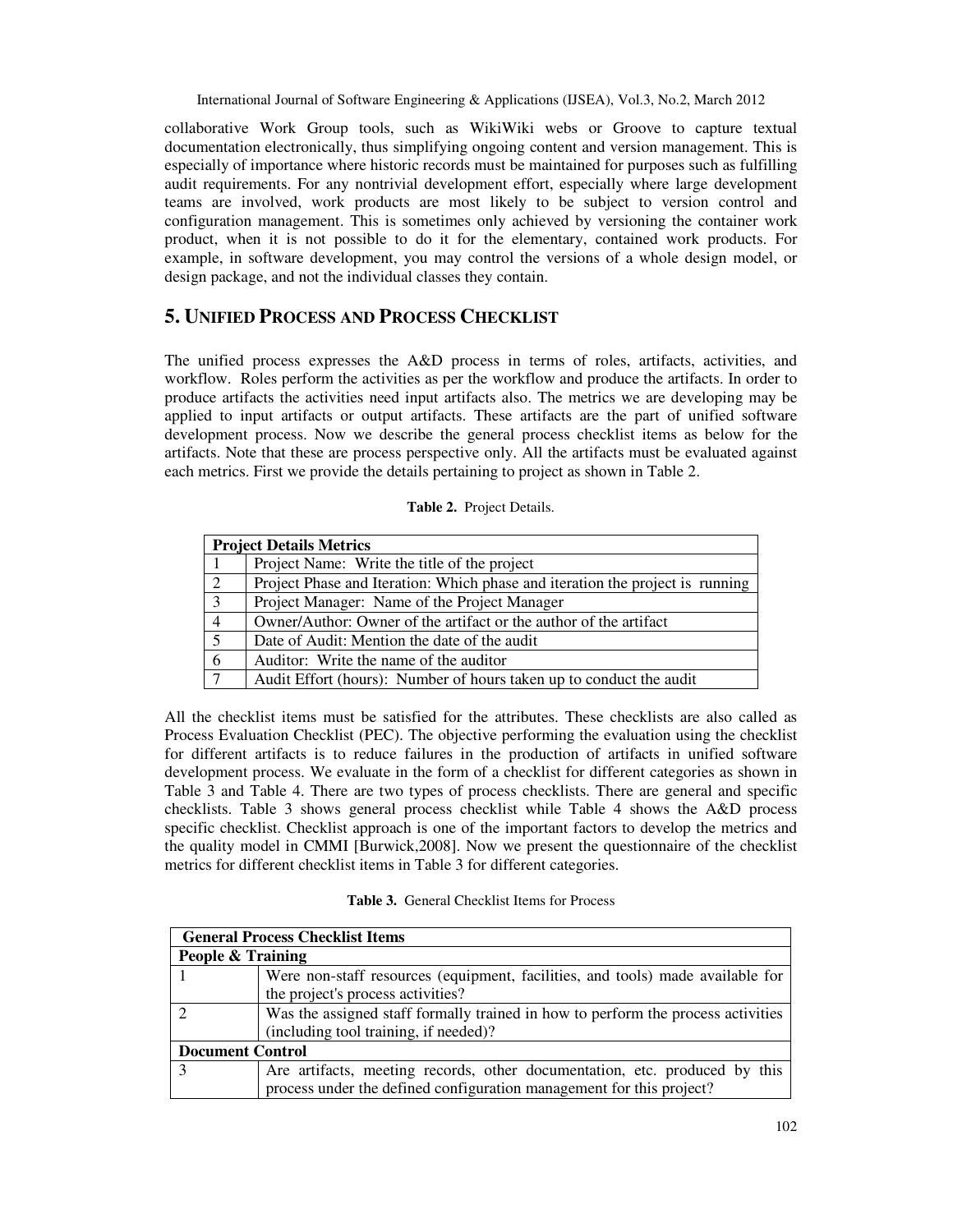| <b>Stakeholder Involvement</b> |                                                                                                                     |  |
|--------------------------------|---------------------------------------------------------------------------------------------------------------------|--|
| $\overline{4}$                 | Do records exist that demonstrate stakeholder participation in all reviews<br>including decision points?            |  |
|                                | Measuring process effectiveness and efficiency                                                                      |  |
| 5                              | Have measures demonstrating process execution been collected throughout the<br>project?                             |  |
| <b>Process Evaluation</b>      |                                                                                                                     |  |
| 6                              | Have PPQA audits been performed as scheduled?                                                                       |  |
| <b>Working with Management</b> |                                                                                                                     |  |
| 7                              | Do meeting records exist that demonstrate review by project management in<br>accordance with the projects schedule? |  |
| <b>Process Improvement</b>     |                                                                                                                     |  |
| 8                              | Has a lessons learned document been created for this process and submitted to<br>the process engineering group?     |  |
| 9                              | Have any process change requests been generated from the execution of this<br>process?                              |  |

Table 4 shows the process specific checklist for analysis and design. This checklist will evaluate the process performed during analysis and design workflow.

|                | <b>Process Specific Checklist Items</b>                                                             |  |  |
|----------------|-----------------------------------------------------------------------------------------------------|--|--|
| 1              | Has Candidate Architecture been identified?                                                         |  |  |
| $\overline{2}$ | Has alternate solutions been applied in arriving at the Architecture                                |  |  |
| 3              | Have Use Case Realizations been created?                                                            |  |  |
| $\overline{4}$ | Has the Analysis Model been created?                                                                |  |  |
| $\overline{5}$ | Has the Design Model been created?                                                                  |  |  |
| 6              | Has the Deployment Model been created?                                                              |  |  |
| 7              | Has the Software Architecture Document been updated with previous<br>information?                   |  |  |
| 8              | Has preliminary Use Case Analysis been performed?                                                   |  |  |
| 9              | Have architecturally significant Analysis Classes been described?                                   |  |  |
| 10             | Has behavior analysis been performed?                                                               |  |  |
| 11             | Has detailed Use Case Analysis been performed? (refinement of analysis classes                      |  |  |
|                | and use case realizations)                                                                          |  |  |
| 12             | Have design elements been identified in the Design Model?                                           |  |  |
| 13             | Has behavior analysis been reviewed?                                                                |  |  |
| 14             | Has Component Design been performed?                                                                |  |  |
| 15             | Has Use Case Design been performed?                                                                 |  |  |
| 16             | Has Subsystem Design been performed to generate Design Subsystem part of                            |  |  |
|                | the Design Model?                                                                                   |  |  |
| 17             | Has Class Design been performed to generate Class Design in the Design<br>Model?                    |  |  |
| 18             | Have Test Class and Test Packages been designed?                                                    |  |  |
| 19             | Has Database Design been performed? (optional - evidence in Data Model)                             |  |  |
| 20             | Has Component Design been Reviewed?                                                                 |  |  |
| 21             | Has the architecture been refined?                                                                  |  |  |
| 22             | Have the Design Mechanisms been identified and documented in the Software<br>Architecture Document? |  |  |
| 23             | Have the Design Elements been identified and documented in the Software                             |  |  |

| Table 4. A&D Process Specific Checklist Items |  |
|-----------------------------------------------|--|
|-----------------------------------------------|--|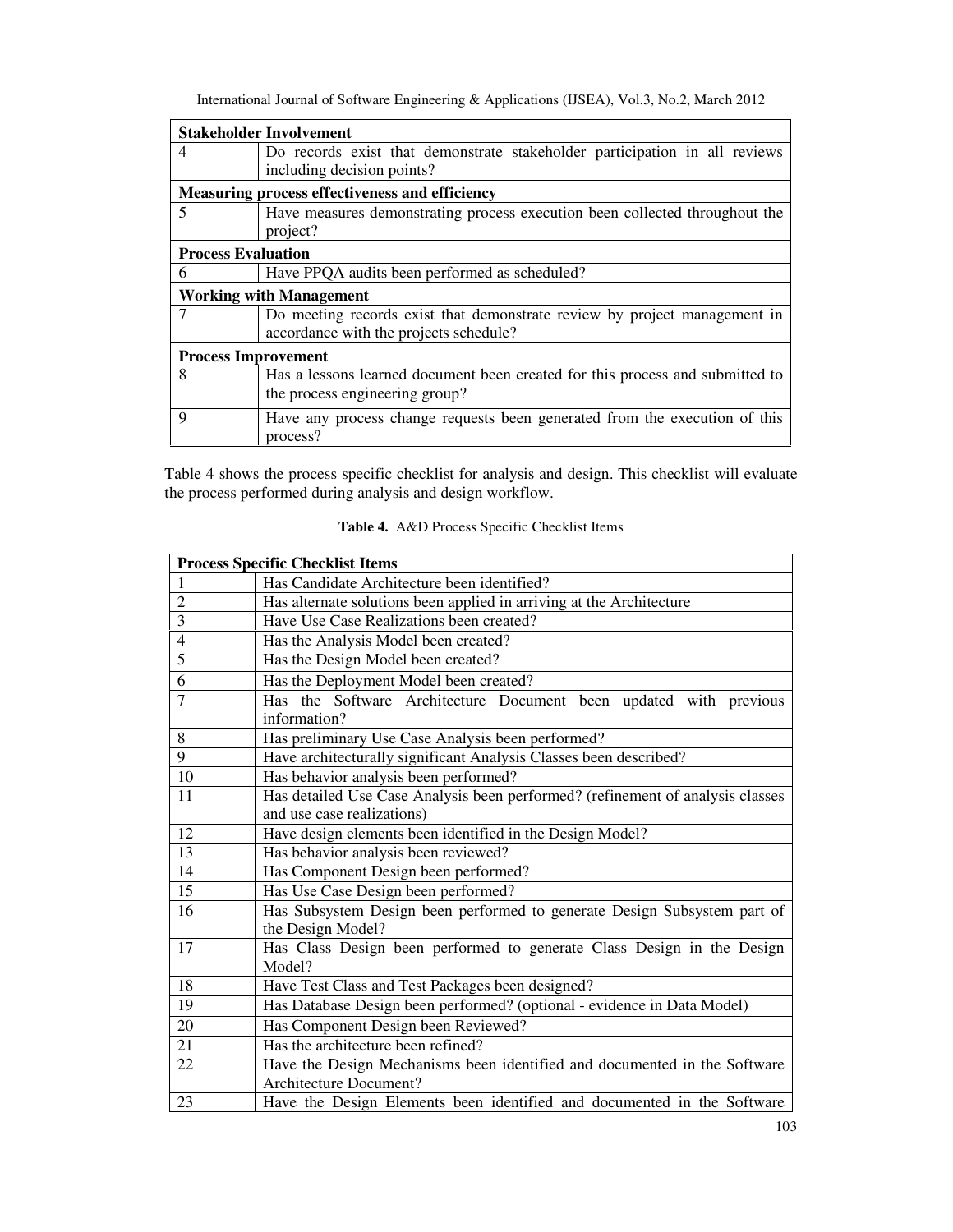|     | $m_{\rm{c}}$ and $m_{\rm{c}}$ and $m_{\rm{c}}$ and $m_{\rm{c}}$ and $m_{\rm{c}}$ and $m_{\rm{c}}$ and $m_{\rm{c}}$ and $m_{\rm{c}}$ and $m_{\rm{c}}$ and $m_{\rm{c}}$ and $m_{\rm{c}}$ and $m_{\rm{c}}$ and $m_{\rm{c}}$ and $m_{\rm{c}}$ and $m_{\rm{c}}$ and $m_{\rm{c}}$ a |  |  |
|-----|-------------------------------------------------------------------------------------------------------------------------------------------------------------------------------------------------------------------------------------------------------------------------------|--|--|
|     | Architecture Document?                                                                                                                                                                                                                                                        |  |  |
| -24 | Have existing Design Elements been evaluated to be incorporated?                                                                                                                                                                                                              |  |  |
|     | Have the Run-Time Architecture been described in the Software Architecture                                                                                                                                                                                                    |  |  |

| - 24                                                                             | Have existing Design Elements been evaluated to be incorporated?           |  |
|----------------------------------------------------------------------------------|----------------------------------------------------------------------------|--|
| 25<br>Have the Run-Time Architecture been described in the Software Architecture |                                                                            |  |
|                                                                                  | Document?                                                                  |  |
| 26                                                                               | Has the distribution been described in the Software Architecture Document? |  |
| 27                                                                               | Has the Architecture been reviewed?                                        |  |

This should be noted that the project details, general process checklist items and specific process metrics as shown in Table 2, Table 3 and Table 4 will be applicable to all the artifacts. So these process metrics must be repeated for each and every artifact in the iteration. We will not describe these items again and again for every artifact, but we must make sure that project details, general process metrics and specific process metrics must be followed for every artifact. After describing process metrics we describe artifact metrics in the following sections.

# **6. METRICS FOR SOFTWARE ARCHITECTURE DOCUMENT**

This artifact is also termed as SAD. It offers a complete and comprehensive architectural overview of the system, using a number of different architectural views to depict different aspects of the system. It provides as a communication medium between the software architect and other team members of the project regarding architecturally significant decisions and documents that have been prepared on the project. The metrics for Software Architecture Document is as follows, shown in Table 5 and Table 6. In Table 5 describes general artifact checklist and Table 6 depicts specific Software Architecture Document metrics. The general artifact checklist will also apply to all the artifacts so it will not be described for rest of the artifacts hereon.

|                                 | <b>Corrective Action Efficiency</b>                                                                                                         |  |
|---------------------------------|---------------------------------------------------------------------------------------------------------------------------------------------|--|
|                                 | Have corrective actions carried out on previous noncompliance                                                                               |  |
|                                 | prevented recurrence of the noncompliance? That means we have to                                                                            |  |
|                                 | evaluate the noncompliance and its remedies done earlier.                                                                                   |  |
| <b>Correct Template</b>         |                                                                                                                                             |  |
| $\mathfrak{D}$                  | Does the layout correspond to the template defined for this type of<br>artifact?                                                            |  |
| <b>Revision History</b>         |                                                                                                                                             |  |
| 3                               | Has the artifact revision history been maintained with a description for<br>each of the major changes including the reason for the changes? |  |
| <b>Review cycle</b>             |                                                                                                                                             |  |
| 4                               | Was the audited version of the document managed through the review                                                                          |  |
|                                 | process as defined in its Project Plan?                                                                                                     |  |
| <b>Version Numbering</b>        |                                                                                                                                             |  |
| 5                               | Was the version numbering used in the artifact?                                                                                             |  |
| <b>Production Frequency</b>     |                                                                                                                                             |  |
| 6                               | Was the artifact produced with the defined frequency?                                                                                       |  |
| <b>Location</b>                 |                                                                                                                                             |  |
| $\tau$                          | Is the artifact stored in the project library in the location specified in                                                                  |  |
|                                 | the Software Development Plan?                                                                                                              |  |
| <b>Configuration Management</b> |                                                                                                                                             |  |
| 8                               | If required, has the artifact been placed under configuration<br>management?                                                                |  |

|  | Table 5. General Artifact Checklist-Applicable to All Artifacts |
|--|-----------------------------------------------------------------|
|--|-----------------------------------------------------------------|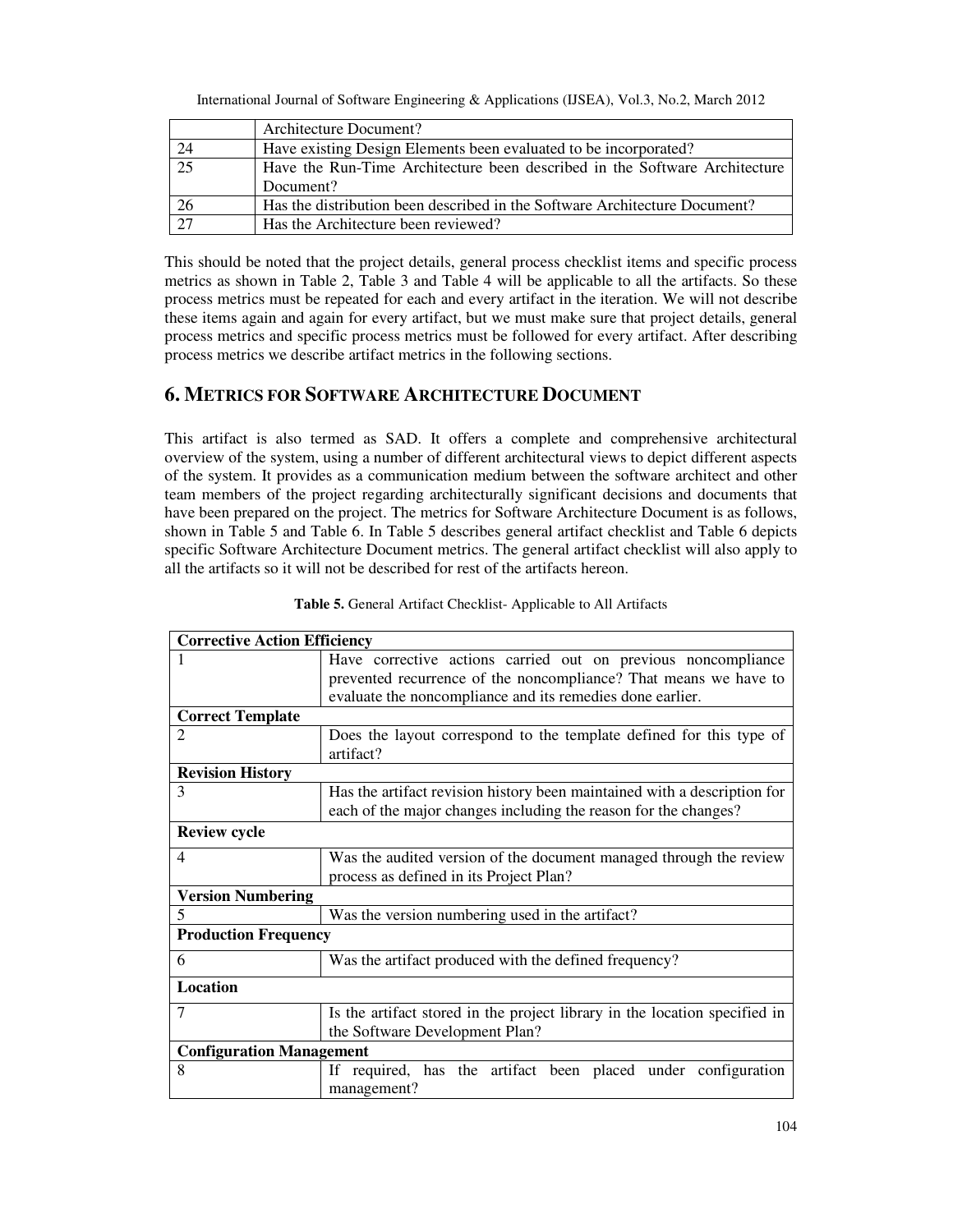The metrics for architecture artifact is described below as shown in Table 6.

| <b>Software Architecture Document Specific Checklist Items</b> |                                                                      |  |
|----------------------------------------------------------------|----------------------------------------------------------------------|--|
| 1                                                              | Does the Introduction provide an overview of the entire document?    |  |
| $\overline{2}$                                                 | Is the Purpose defined?                                              |  |
| $\overline{3}$                                                 | Is the Scope defined?                                                |  |
| $\overline{4}$                                                 | Are the definitions of terms, acronyms, and abbreviations defined?   |  |
|                                                                | Note: This information may be provided by reference to the           |  |
|                                                                | project's Glossary.                                                  |  |
| $\sqrt{5}$                                                     | Are References been defined?                                         |  |
| $\overline{6}$                                                 | Is the organization of the Software Architecture Document been       |  |
|                                                                | defined in the overview?                                             |  |
| 7                                                              | Is the Architecture of the system described in the Architectural     |  |
|                                                                | Representation?                                                      |  |
| $\,8\,$                                                        | Are relevant views (i.e. Use Case, Logical, Process, Deployment,     |  |
|                                                                | and Implementation) described in the architectural representation?   |  |
| 9                                                              | Have Architectural goals been identified?                            |  |
| 10                                                             | Have Architectural constraints been identified?                      |  |
| 11                                                             | Have architecturally relevant use cases been described in the Use    |  |
|                                                                | Case View?                                                           |  |
| 12                                                             | Have main use case been detailed with respective Use Case            |  |
|                                                                | Realizations?                                                        |  |
| 13                                                             | Have architecturally significant parts of the Design Model been      |  |
|                                                                | described in the Logical View?                                       |  |
| 14                                                             | Is the Design Model decomposed in terms of the package hierarchy     |  |
|                                                                | and layering in the Logical View overview?                           |  |
| 15                                                             | Have architecturally significant Design Packages been detailed?      |  |
| 16                                                             | Have system threads and processes been described in the Process      |  |
|                                                                | View?                                                                |  |
| 17                                                             | Does the Software Architecture Document provide a view of the        |  |
|                                                                | Deployment Model in the Deployment View section?                     |  |
| 18                                                             | Does the Software Architecture Document describe the overall         |  |
|                                                                | structure of the Implementation Model in the Implementation View     |  |
|                                                                | section?                                                             |  |
| 19                                                             | Is an overview of layering provided for the Implementation View?     |  |
| 20                                                             | Has the implementation layer been described in the layers section    |  |
|                                                                | of the Implementation View?                                          |  |
| 21                                                             | Has a view of the Data Model been detailed in the Software           |  |
|                                                                | Architecture Document? (optional)                                    |  |
| $22\,$                                                         | Have dimensioning characteristics been described?                    |  |
| 23                                                             | Have performance constraints been described?                         |  |
| 24                                                             | Is the Software Architecture contributing to all capabilities of the |  |
|                                                                | system described (i.e. extensibility, reliability, portability)?     |  |

**Table 6.** Software Architecture Document; Artifact Specific Checklist

## **7. METRICS FOR DESIGN MODEL**

This artifact is an object model that explains the realization of use cases, and serves as an abstraction of the implementation model and the software program code. The design model is used as essential input to activities in implementation and test. It is a comprehensive and composite artifact encompassing all design classes, subsystems, packages, subsystems and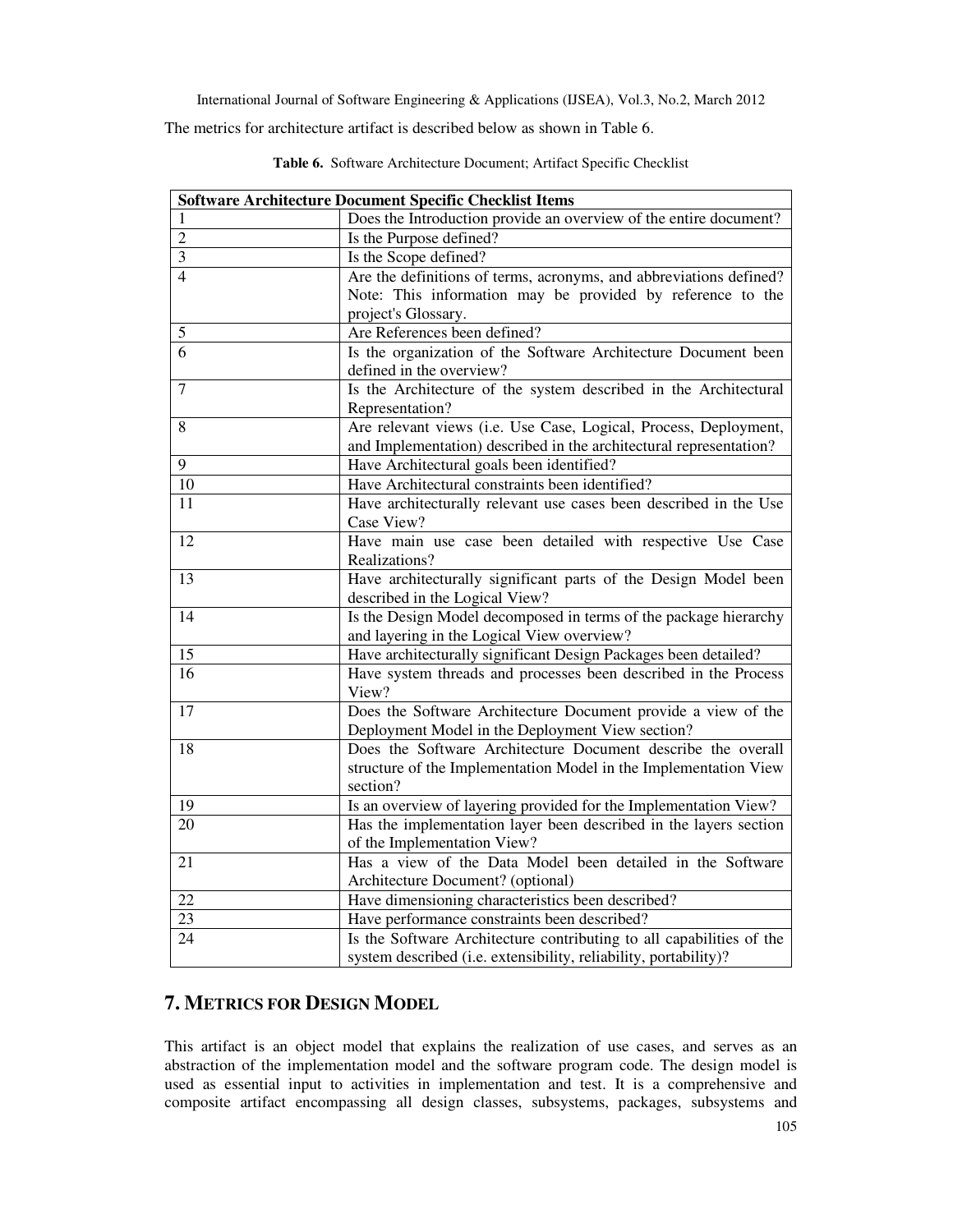collaborations. The metrics for Design Model is described below as shown in Table 7. This is artifact specific metrics whereas for general artifact checklist we can refer to Table 5. This should be noted that the general artifact checklist as shown in Table 5 will be applicable to all the artifacts in the unified software development process. Design model and other models are constructed making use of the unified modeling language that is the analysis and design language in unified software development process. Again, we are making use of the checklists based approach as per CMMI [West,2004].

| <b>Design Model Specific Checklist Items</b> |                                                                              |  |
|----------------------------------------------|------------------------------------------------------------------------------|--|
| 1                                            | Does the Design Model have a textual introduction?                           |  |
| $\overline{2}$                               | Have Design Packages been described?                                         |  |
| $\overline{3}$                               | Do the Design Packages have brief descriptions?                              |  |
| $\overline{4}$                               | Have the classes contained in the Design Package been defined?               |  |
| $\overline{5}$                               | Have the relationships inside the package been defined?                      |  |
| 6                                            | Have Design Packages contained inside other Design Packages been defined?    |  |
| $\overline{7}$                               | Have import dependencies with other packages been documented?                |  |
| 8                                            | Have Design Subsystems been defined?                                         |  |
| 9                                            | Do Design Subsystems include brief descriptions?                             |  |
| 10                                           | Are all realized interfaces clearly described?                               |  |
| $\overline{11}$                              | Are all elements contained in the Subsystem defined?                         |  |
| 12                                           | Are dependencies with other design element documented?                       |  |
| 13                                           | Have Design Classes been defined?                                            |  |
| 14                                           | Do relevant Design Classes include brief descriptions?                       |  |
| 15                                           | Have class responsibilities been defined?                                    |  |
| 16                                           | Have the relationships of the Design Classes been defined?                   |  |
| 17                                           | Have operations of Design Classes been defined?                              |  |
| 18                                           | Have attributes of Design Classes been defined?                              |  |
| $\overline{19}$                              | Are requirements associated with Design Classes referenced?                  |  |
| 20                                           | Have Interfaces been defined?                                                |  |
| 21                                           | Do the Interfaces include brief descriptions?                                |  |
| 22                                           | Have the Interface operations been described?                                |  |
| 23                                           | Have relationships among Design Elements been defined?                       |  |
| 24                                           | Have design level Use Case Realizations been defined?                        |  |
| 25                                           | Has a textual "Flow of Events" been described for each use case realization? |  |
| 26                                           | Has an Interaction Diagram been defined for each Use Case Realization?       |  |
| 27                                           | Has a Class Diagram been defined for each Use Case Realization?              |  |
| 28                                           | Have the requirements associated with each Use Case Realization been         |  |
|                                              | described?                                                                   |  |

# **8. QUANTIFICATION OF CHECKLIST ITEMS & DECISION MAKING**

In order to quantify the metrics it is necessary to evaluate each checklist item and award a quantified value based on some scale. We have two process checklists that are general process checklist and process specific checklist. On the artifact side we have general artifact checklist and artifact specific checklist. We know that we have to quantify the attributes of evidence, FI/PI/NI/NA, issue # (category of problem), and comments. After setting the values based on the scale described below we can measure each of our checklist items in all the metrics for process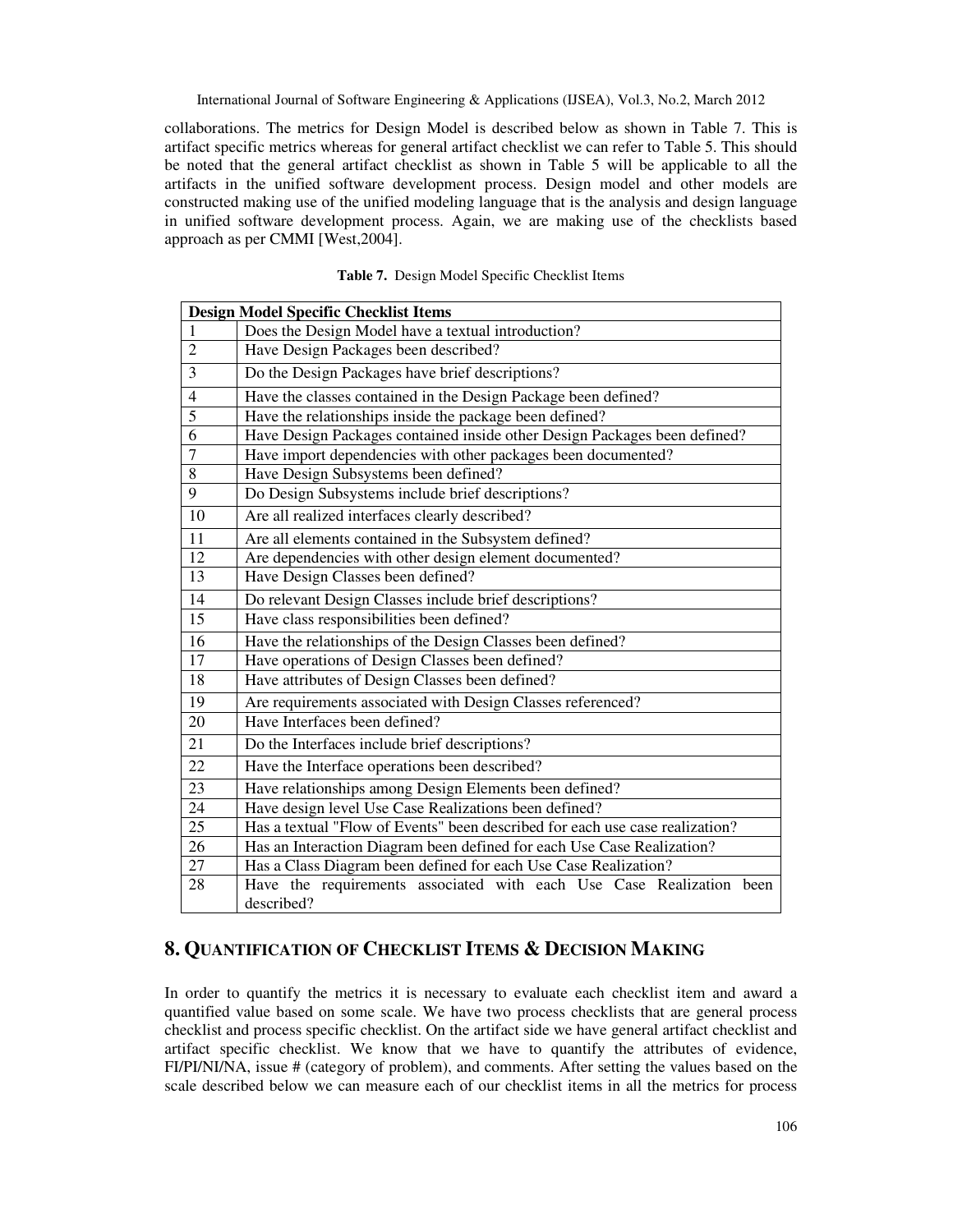and artifacts. The Table 8 is prepared in such a way that based on the evaluation of the checklist item we can award the weight to each checklist item.

| <b>Evidence Values</b>   | <b>FI/PI/NI/NA</b> | <b>Issue #</b>     | <b>Comments Values</b>  |
|--------------------------|--------------------|--------------------|-------------------------|
|                          | <b>Values</b>      | <b>Values</b>      |                         |
| Evidence in the form     | As per Table       | Problem            | Comments by team        |
| of template, artifact or |                    | <b>ID/Category</b> |                         |
| guideline                |                    |                    |                         |
| Very Strong-4            | $FI-4$             | Not Severe-4       | Strongly Recommended -4 |
| Strong-3                 |                    | Not Much Severe-3  | Recommended-2           |
|                          | $PI-3$             |                    |                         |
| Sufficient-2             | $NI-2$             | Severe-2           | Recommended with        |
|                          |                    |                    | Reservations-3          |
|                          |                    |                    |                         |
| Poor-1                   | <b>NA-NIL</b>      | Very Severe-1      | Not Recommended-1       |

|  | <b>Table 8.</b> Evaluation Scale |  |
|--|----------------------------------|--|
|--|----------------------------------|--|

We see that all the values are of the range from 1 to 4. We understand that score of 4 is for the best and score of 1 is the poorest indicator. Let us take an example of Software Architecture Document, and set the scale as follows for the artifact specific checklist as per Table 9. For the sake of convenience we are taking only five checklist items from Table 7.

|                                 | Software Architecture Document   | <b>Evidence</b> | <b>FI/PI/NI/NA</b> | <b>Issue #</b> | <b>Comments</b> |
|---------------------------------|----------------------------------|-----------------|--------------------|----------------|-----------------|
| <b>Specific Checklist Items</b> |                                  | <b>Values</b>   | <b>Values</b>      | <b>Values</b>  | <b>Values</b>   |
|                                 |                                  |                 |                    |                |                 |
| 1                               | Does the introduction provide an | $\overline{4}$  | 4                  | $\mathfrak{D}$ | 4               |
|                                 | overview of the entire document? |                 |                    |                |                 |
| 2                               | Is the purpose defined?          | 3               | 4                  |                | $\overline{4}$  |
| 3                               | Is the scope defined?            | 4               | 3                  | 4              | 3               |
| $\overline{4}$                  | Are the definitions of terms.    | 3               | 4                  | $\overline{4}$ | $\overline{2}$  |
|                                 | acronyms, and abbreviations      |                 |                    |                |                 |
|                                 | defined?                         |                 |                    |                |                 |
|                                 | Note: This information may be    |                 |                    |                |                 |
|                                 | provided by reference to the     |                 |                    |                |                 |
|                                 | project's Glossary.              |                 |                    |                |                 |
| 5                               | Are references been defined?     | 4               | 3                  | $\mathfrak{D}$ | $\mathfrak{D}$  |
| Total                           |                                  | 18              | 18                 | 13             | 15              |
| Grand Total Out of 80           |                                  | 64              |                    |                |                 |

|  |  | Table 9. Quantifying Checklist Items |
|--|--|--------------------------------------|
|--|--|--------------------------------------|

So there are five checklist items and four attributes for each checklist items. We know that number values that can be awarded to a particular cell are four and the minimum that can be awarded to is one. We have maximum of eighty points of evaluation. In the example we sum up each column and get the values. Finally a grand total is calculated as shown in the last row of the table. This number is the key to evaluation and we can make a decision that how much quality oriented the artifact is. We see that the Software Architecture Document could score 64 out of 80. We can conclude that it is 80 percent quality oriented.